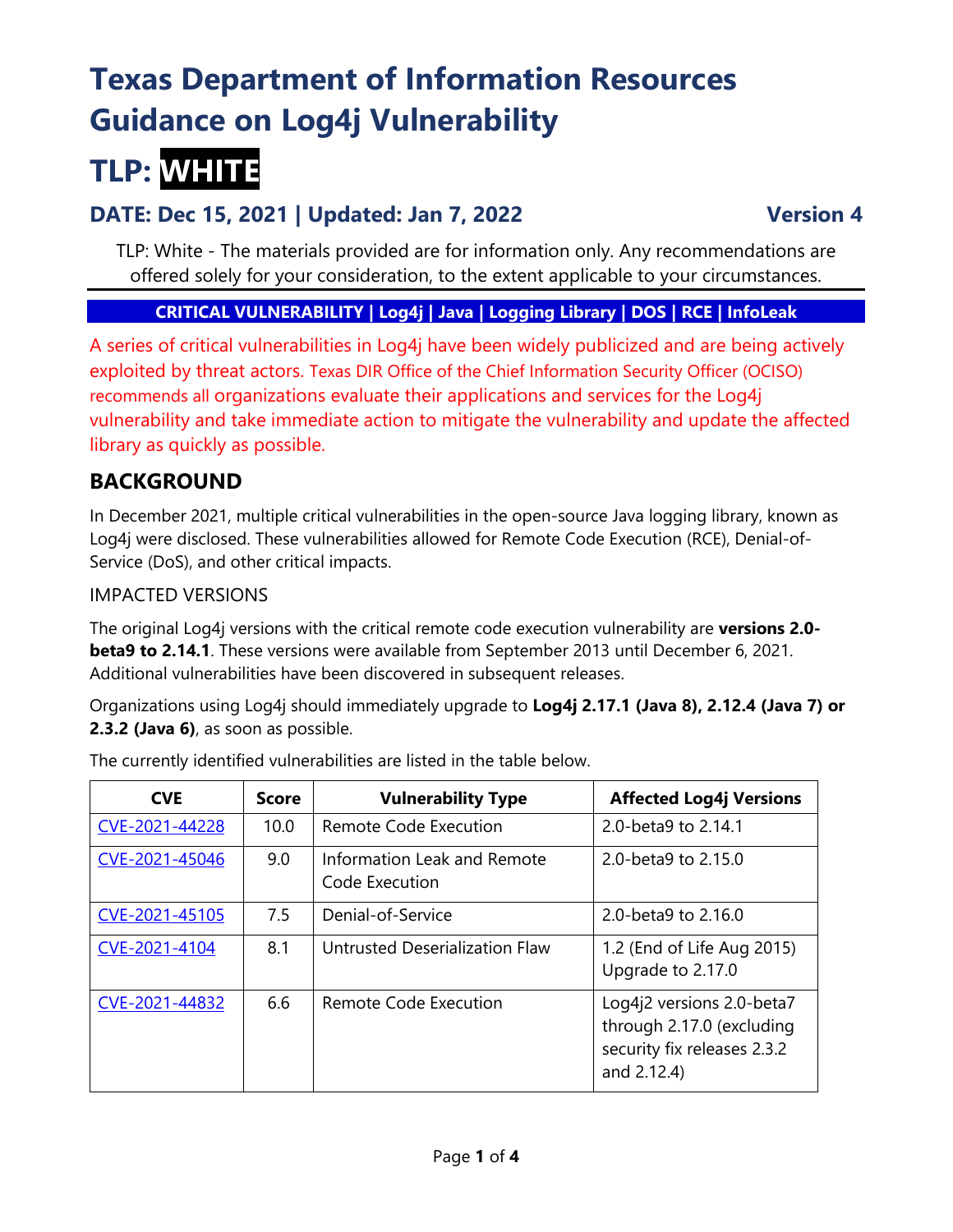# **UPDATES AND MITIGATION**

This section provides an overview of prioritizing upgrades, guidance for affected organizations, guidance for organizations using vendors affected by the vulnerability, and considerations for application developers.

#### PRIORITIZATION

The Cybersecurity and Infrastructure Security Agency (CISA) recommends that organizations running a vulnerable Log4j library prioritize patching of the vulnerability in the following order:

- Mission critical systems.
- Internet-facing systems, and networked servers.
- Other affected information technology and operational technology assets.

#### AFFECTED ORGANIZATIONS

CISA has identified immediate actions to protect against exploitation of the Log4j vulnerability. These actions are:

- Discover all internet facing assets that allow data inputs and use Log4j Java library anywhere in the environment.
- Discover all assets that use the Log4j library.
- Update or isolate affected assets. Assume compromise, identify common post-exploit sources and activity, and hunt for signs of malicious activity.
- Monitor for odd traffic patterns (e.g., JDNI LDAP/RMI outbound traffic, DMZ systems initiating outbound connections).

Organizations running products or applications with Log4j should implement the actions provided by CISA on the Log4j site and **upgrade to the current version** of Log4j as soon as possible.

For reference the CISA recommendations are included below.

- Apply available updates immediately, prioritizing updates based on the application's value and risk level.
	- $\circ$  Open-source vulnerability detection tools are available from several organizations and listed in the resources section.
	- o These tools provide an initial evaluation as to whether the application is vulnerable to Log4Shell (CVE-2021-44228).
- Conduct a Security Review to search for signs of compromise, including a review of firewall logs and other security tools.
- Consider reporting compromises to CISA, the FBI, and the Texas Department of Information Resources (required via SPECTRIM for TAC 202 organizations, optional for other Texas organizations via the Texas ISAO [threat report\)](https://dircommunity.force.com/isaothreatreport/s/report).

If organizations are unable to upgrade to a non-vulnerable version of Log4j or implement any mitigating or compensating controls, CISA recommends organizations remove the vulnerable Log4j software. Organizations should conduct a risk assessment and make a risk informed decision about removing vulnerable and unmitigated Log4j software.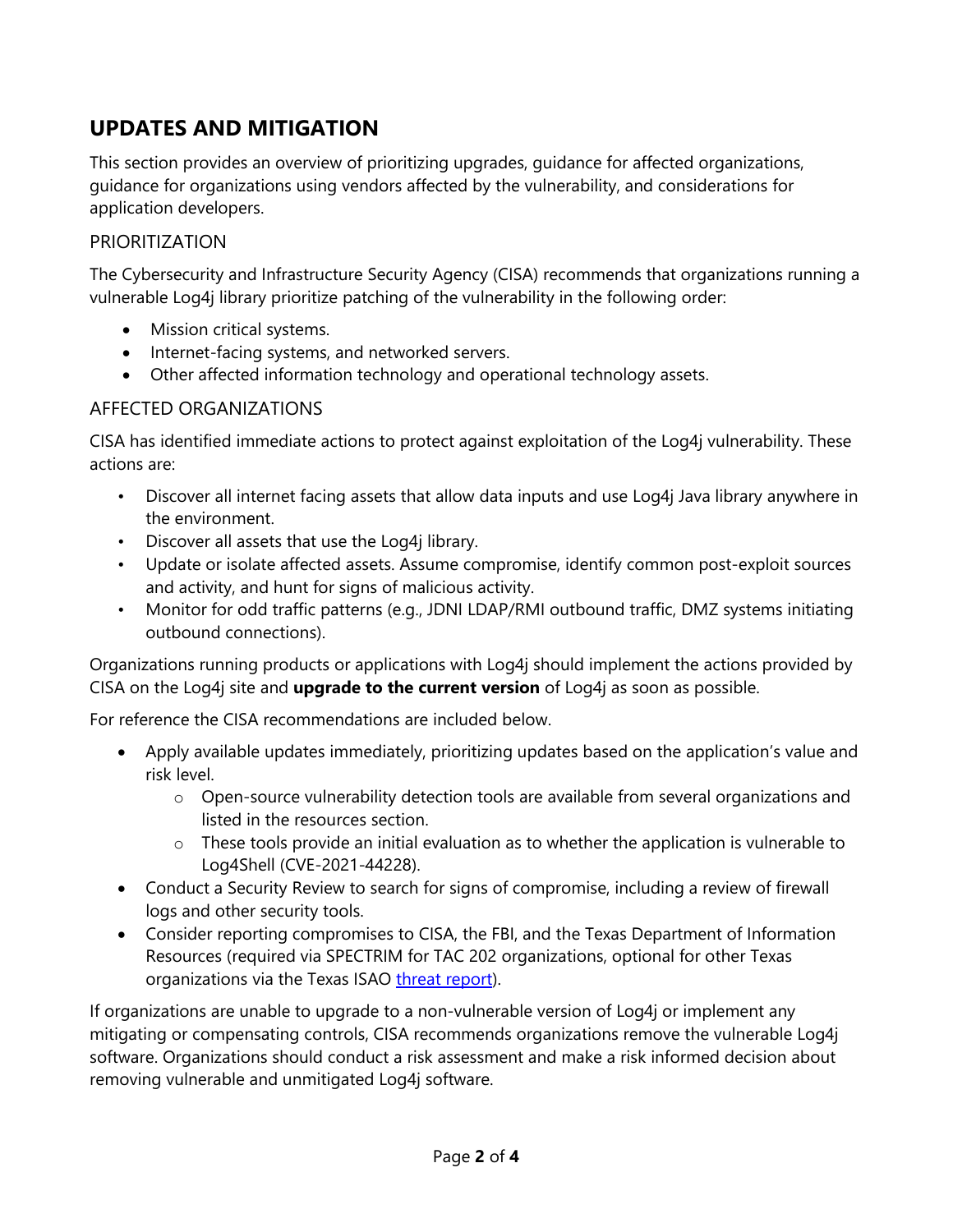### VENDOR SERVICES

Use of the Log4j logging library is prevalent in consumer and enterprise applications, as such, the vendor community continues to update systems and software to mitigate the potential impacts of the vulnerability.

Organizations should evaluate their systems and monitor the vendor website and communications for instructions on updating systems to compensate for this vulnerability.

Several GitHub repositories are available to review vendors' vulnerability update statuses and recommended actions. Consider authoritative sources such as the [CISA community-sourced GitHub](https://github.com/cisagov/log4j-affected-db) repository. Additional GitHub sources are provided in the resources section.

#### MANAGED SERVICES PROVIDERS

Organizations that use an outsourced IT or cybersecurity provider, including an internal Security Operations Center (SOC), or a Managed Security Service Provider (MSSP), should ensure the service provide is aware of, monitoring, and taking appropriate actions on any Log4j references in the environment.

During discussion with the provider, consider requesting evidence of outbound traffic caused by Log4j exploitation attempts.

For additional guidance on working with a third party, review the CISA Insights for Risk Considerations [for Managed Service](https://www.cisa.gov/sites/default/files/publications/cisa-insights_risk-considerations-for-msp-customers_508.pdf) Provider Customers.

# **RESOURCES**

The following resources can support organizations as they mitigate and update systems in response to the Log4j vulnerability.

INFORMATIONAL

- CISA Guidance:<https://www.cisa.gov/uscert/apache-log4j-vulnerability-guidance>
- CIS/MS-ISAC Log4j Zero-Day Vulnerability Response: [https://www.cisecurity.org/log4j-zero](https://www.cisecurity.org/log4j-zero-day-vulnerability-response/)[day-vulnerability-response/](https://www.cisecurity.org/log4j-zero-day-vulnerability-response/)
- New Zealand Computer Emergency Response Team's Log4j Advisory: <https://www.cert.govt.nz/it-specialists/advisories/log4j-rce-0-day-actively-exploited/>

### **TECHNICAL**

- Apache Log4j Security Vulnerabilities:<https://logging.apache.org/log4j/2.x/security.html>
- Swiss Government Computer Emergency Response Team Guidance: <https://www.govcert.ch/blog/zero-day-exploit-targeting-popular-java-library-log4j/>
- Dutch National Cyber Security Center (Source for Log4j Indicators of Compromise IoCs): <https://github.com/NCSC-NL/log4shell>

#### REPORTED VENDOR LOG4J VULNERABILITIES

- GitHub CISA Log4j Vulnerability Guidance:<https://github.com/cisagov/log4j-affected-db>
- GitHub SwitHak:<https://gist.github.com/SwitHak/b66db3a06c2955a9cb71a8718970c592>
- GitHub NCSC-NL:<https://github.com/NCSC-NL/log4shell/tree/main/software>